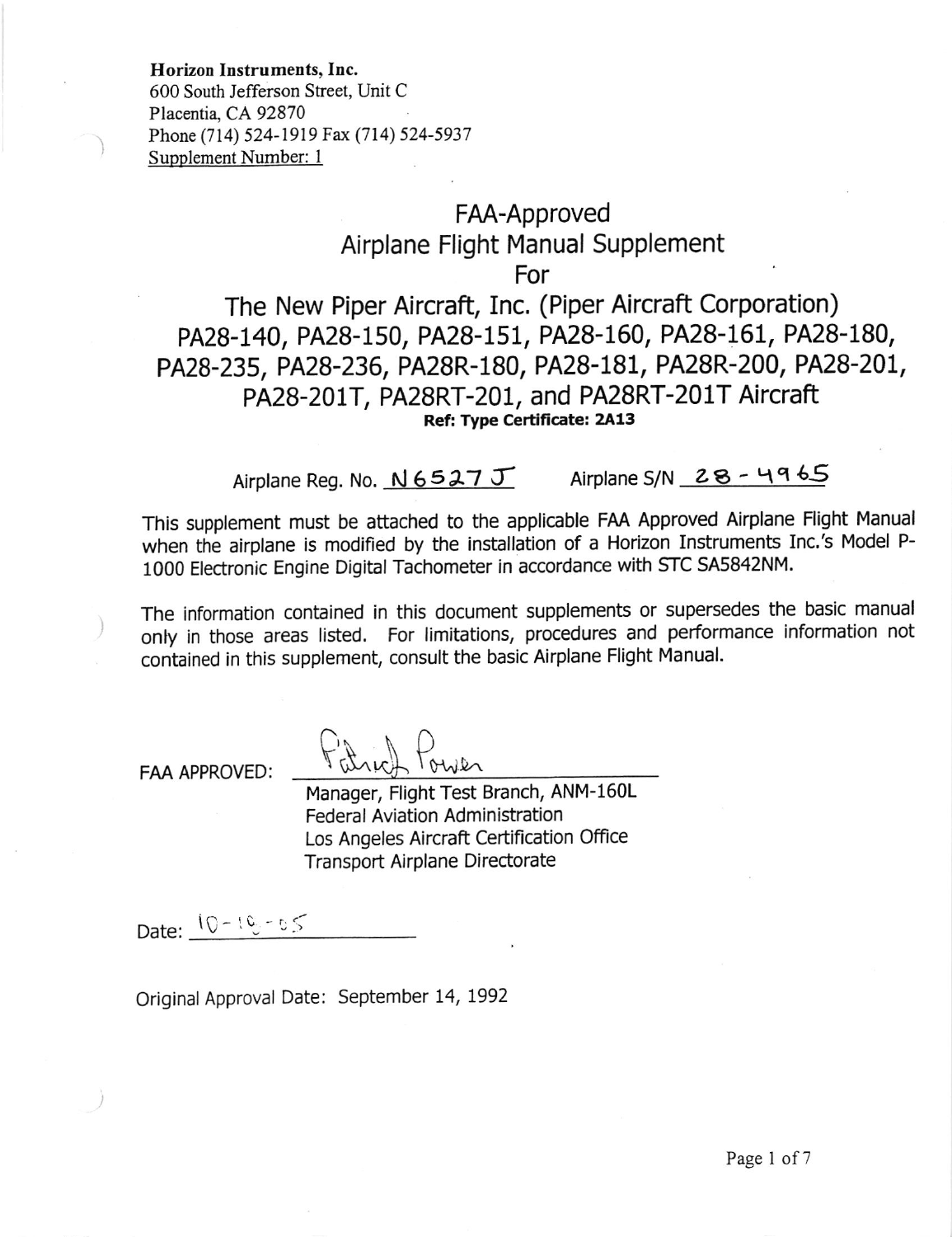Horizon Instruments, Inc.

 $\big)$ 

600 South Jefferson Street, Unit C Placentia, CA 92870 Supplement Number: 1

AFM Supplement to Piper PA28 Series (See AFMS page 1 for model listing) FAA STC SA5842NM

| <b>Revision</b> | Pages           |                                                                                                                                                                                                                                                     |                                                                                                                                                       |  |  |  |
|-----------------|-----------------|-----------------------------------------------------------------------------------------------------------------------------------------------------------------------------------------------------------------------------------------------------|-------------------------------------------------------------------------------------------------------------------------------------------------------|--|--|--|
| <b>Number</b>   | <b>Attached</b> | <b>Description</b>                                                                                                                                                                                                                                  | <b>FAA Approved</b>                                                                                                                                   |  |  |  |
|                 | $1 - 8$         | Original Issue                                                                                                                                                                                                                                      | Donald Armstrong<br>Mgr: Flight Test Branch, ANM-<br>160L<br>FAA, Los Angeles, ACO<br><b>Transport Airplane Directorate</b><br>Date: 9/14/1992        |  |  |  |
| A               | $1-8$           | Addition of -403, -602, -603, -608, and<br>-406 Tachometers, revision of headers<br>and footers                                                                                                                                                     | <b>Donald Armstrong</b><br>Mgr: Flight Test Branch, ANM-<br>160L<br>FAA, Los Angeles, ACO<br><b>Transport Airplane Directorate</b><br>Date: 1/04/1993 |  |  |  |
| $\mathbf B$     | $1 - 7$         | Minor text and font changes and new<br>address listed. Added table of contents.<br>Added new part number due to AD 2002-<br>09-08 listing new restricted range marking.<br>Refer to Tachometer Part Number P100-<br>070-463-00 for further details. | Thomas A. Enyart<br>Manager, Propulsion Branch<br><b>ANM-140L</b><br>FAA, Los Angeles ACO<br>Transport Airplane Directorate<br>Date: 5/02/2003        |  |  |  |
| 1               | $1 - 7$         | Reissue of complete supplement for<br>Horizon Instruments, Inc. address<br>change and several minor editorial<br>revisions                                                                                                                          | Patrick Power<br>Manager, Flight. Test Branch<br>FAA, Los Angeles ACO<br>Transport Airplane Directorate<br>Date: $10 - 16 - 05$                       |  |  |  |